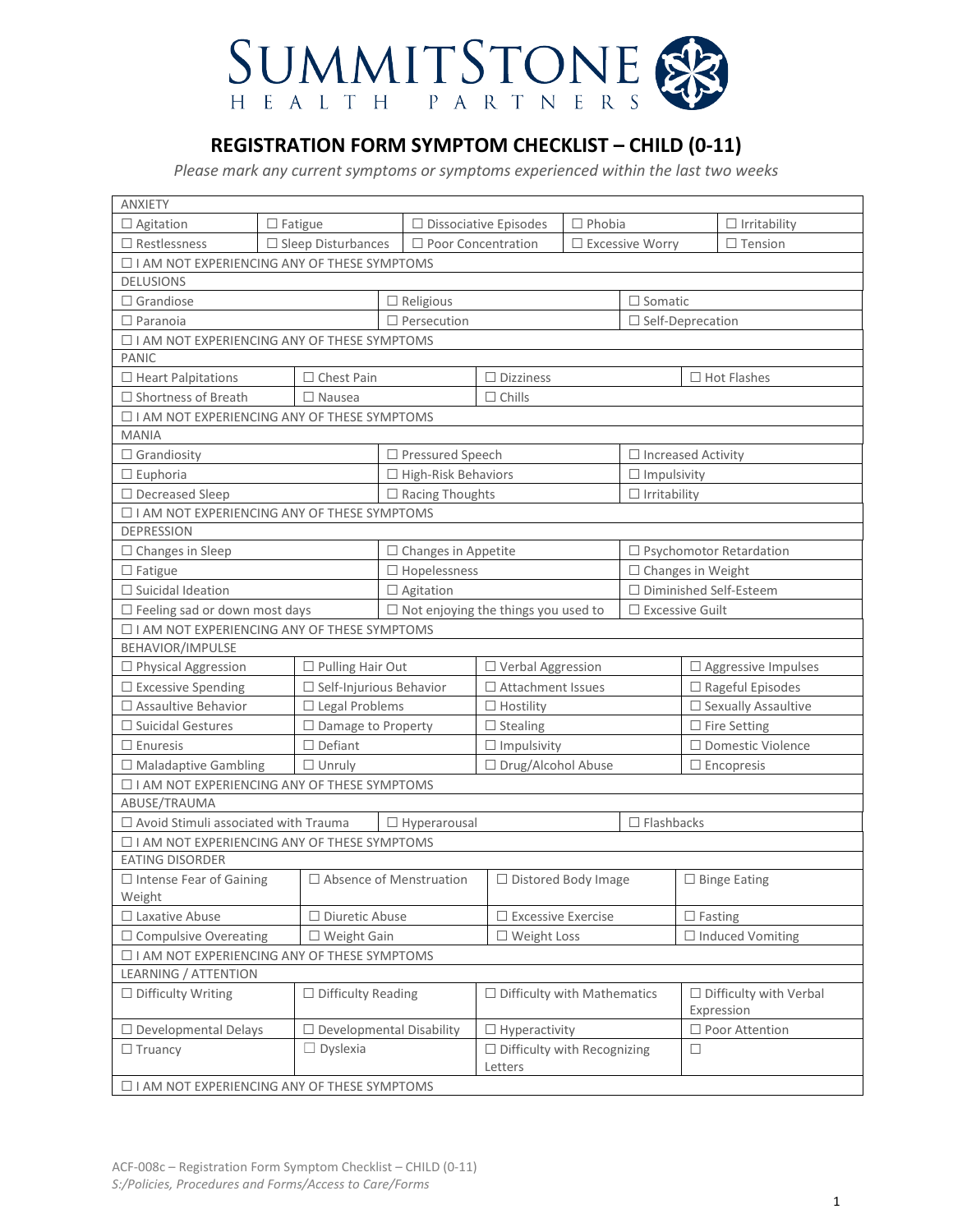

### **MEDICAL INFORMATION**

| PRIMARY CARE PHYSICIAN: | <b>PHONE NUMBER:</b>          |
|-------------------------|-------------------------------|
| ADDRESS:                |                               |
| DATE OF LAST VISIT:     | <b>REASON FOR LAST VISIT:</b> |
| <b>HEIGHT:</b>          | WEIGHT:                       |

# **FAMILY HISTORY: HAS CLIENT OR ANY BLOOD RELATIVE SUFFERED FROM ANY OF THE**

#### **FOLLOWING?**

| Cancer                          |                  |               |                 |                    |                   |
|---------------------------------|------------------|---------------|-----------------|--------------------|-------------------|
| $\Box$ Client                   | $\Box$ Mother    | $\Box$ Father | $\Box$ Siblings | $\Box$ Grandparent | □ Aunt/Uncle      |
| $\square$ NONE/OTHER            |                  |               |                 |                    |                   |
| Suicide / Suicide Attempts      |                  |               |                 |                    |                   |
| $\Box$ Client                   | $\Box$ Mother    | $\Box$ Father | $\Box$ Siblings | $\Box$ Grandparent | □ Aunt/Uncle      |
| $\square$ NONE/OTHER            |                  |               |                 |                    |                   |
| <b>Heart Disease / Stroke</b>   |                  |               |                 |                    |                   |
| $\Box$ Client                   | $\Box$ Mother    | $\Box$ Father | $\Box$ Siblings | $\Box$ Grandparent | □ Aunt/Uncle      |
| $\Box$ NONE/OTHER               |                  |               |                 |                    |                   |
| Anxiety                         |                  |               |                 |                    |                   |
| $\Box$ Client                   | $\Box$ Mother    | $\Box$ Father | $\Box$ Siblings | $\Box$ Grandparent | $\Box$ Aunt/Uncle |
| $\square$ NONE/OTHER            |                  |               |                 |                    |                   |
| <b>Diabetes</b>                 |                  |               |                 |                    |                   |
| $\Box$ Client                   | $\Box$ Mother    | $\Box$ Father | $\Box$ Siblings | $\Box$ Grandparent | □ Aunt/Uncle      |
| $\square$ NONE/OTHER            |                  |               |                 |                    |                   |
| <b>Thyroid Trouble</b>          |                  |               |                 |                    |                   |
| $\Box$ Client                   | $\Box$ Mother    | $\Box$ Father | $\Box$ Siblings | $\Box$ Grandparent | □ Aunt/Uncle      |
| $\square$ NONE/OTHER            |                  |               |                 |                    |                   |
| Paranoia / Psychosis            |                  |               |                 |                    |                   |
| $\Box$ Client                   | $\Box$ Mother    | $\Box$ Father | $\Box$ Siblings | $\Box$ Grandparent | □ Aunt/Uncle      |
| $\square$ NONE/OTHER            |                  |               |                 |                    |                   |
| Schizophrenia                   |                  |               |                 |                    |                   |
| $\Box$ Client                   | $\Box$ Mother    | $\Box$ Father | $\Box$ Siblings | $\Box$ Grandparent | □ Aunt/Uncle      |
| $\square$ NONE/OTHER            |                  |               |                 |                    |                   |
| <b>Other Hormonal Illness</b>   |                  |               |                 |                    |                   |
| $\Box$ Client                   | $\Box$ Mother    | $\Box$ Father | $\Box$ Siblings | $\Box$ Grandparent | □ Aunt/Uncle      |
| $\square$ NONE/OTHER            |                  |               |                 |                    |                   |
| <b>Bi-Polar Depression</b>      |                  |               |                 |                    |                   |
| $\Box$ Client                   | $\square$ Mother | $\Box$ Father | $\Box$ Siblings | $\Box$ Grandparent | □ Aunt/Uncle      |
| $\square$ NONE/OTHER            |                  |               |                 |                    |                   |
| <b>History of Head Injuries</b> |                  |               |                 |                    |                   |
| $\Box$ Client                   | $\Box$ Mother    | $\Box$ Father | $\Box$ Siblings | $\Box$ Grandparent | □ Aunt/Uncle      |
| $\square$ NONE/OTHER            |                  |               |                 |                    |                   |
| Depression                      |                  |               |                 |                    |                   |
| $\Box$ Client                   | $\Box$ Mother    | $\Box$ Father | $\Box$ Siblings | $\Box$ Grandparent | $\Box$ Aunt/Uncle |
| $\square$ NONE/OTHER            |                  |               |                 |                    |                   |
| <b>Neurological Disease</b>     |                  |               |                 |                    |                   |
| $\Box$ Client                   | $\Box$ Mother    | $\Box$ Father | $\Box$ Siblings | $\Box$ Grandparent | □ Aunt/Uncle      |
| $\Box$ NONE/OTHER               |                  |               |                 |                    |                   |
| Alcoholism                      |                  |               |                 |                    |                   |
| $\Box$ Client                   | $\Box$ Mother    | $\Box$ Father | $\Box$ Siblings | $\Box$ Grandparent | □ Aunt/Uncle      |
| $\Box$ NONE/OTHER               |                  |               |                 |                    |                   |